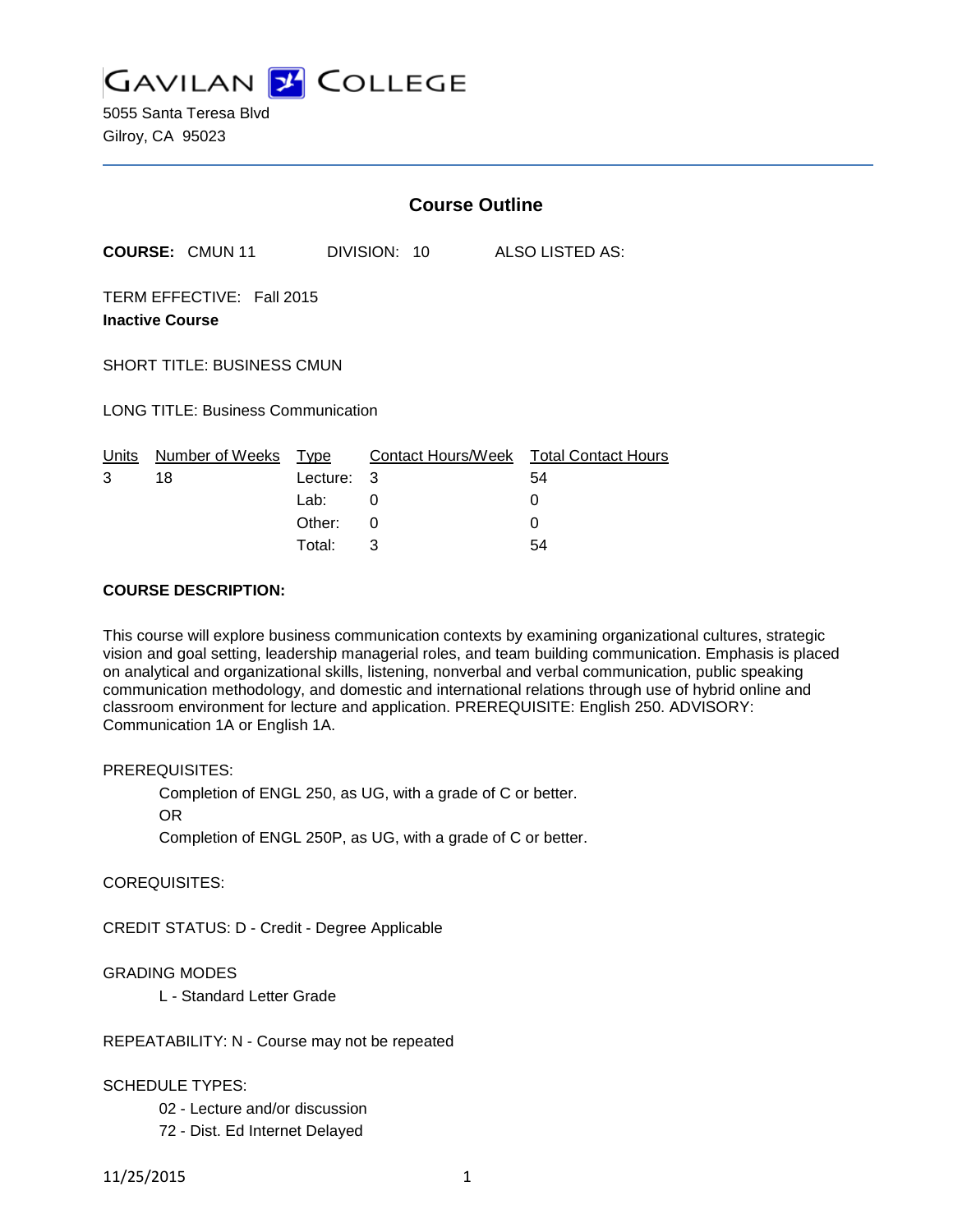# **STUDENT LEARNING OUTCOMES:**

1. Students will demonstrate effective oral presentation skills through extemporaneous delivery Measure: Individual and group oral presentations ILO: 1,5,6

2. Students will recognize and identify effective oral presentation skills including types of speeches, organization, delivery and visual aids

Measure: Individual and group oral presentations

ILO: 1,2,4,5,6

3. Students will locate, analyze and evaluate research of printed materials and electronic resources and apply the information in the formulation of speeches

Measure: Individual and group oral presentations, class discussion, research paper ILO: 1,2,3,5,6

4. Students will construct organized, logical and well supported outlines for individual and group oral presentations, and research assignment

Measure: Individual and group oral presentations, research paper ILO: 1,2,3,6

5. Students will demonstrate responsiveness, interpretation and critique of peer performance Measure: Classroom activities, MOODLE online forum, research paper, individual and group oral presentations

ILO: 1,2,4,5,6

6. Students will collaborate on small group assignments using both electronic and classroom settings. Measure: group oral presentations, classroom discussion and activities, MOODLE online forum ILO: 1,2,3,4,5,6

# **CONTENT, STUDENT PERFORMANCE OBJECTIVES, OUT-OF-CLASS ASSIGNMENTS**

Inactive Course: 11/23/2015

3 Hours

Classroom: Introduction to Organizational Communication Orientation to course and review of expectations Lecture #1: The History of Organizations Online: Orientation to online classroom environment/Chat #1 Assignment: Chapters 1-2/ Meyers Briggs Personality Profile

3 Hours

Classroom Strategic goals and objectives for business and professions Online: How communication works to align all aspects of a business towards excellence and higher productivity at all levels. Assignment: Chapters 3-4 & Meyers Briggs Personal Profile

3 Hours

Classroom: Meyers-Briggs Personality Lecture Results/Discussion Verbal versus Non-Verbal Communication Online: Communication and Organizational Communication theories/Organizational culture

11/25/2015 2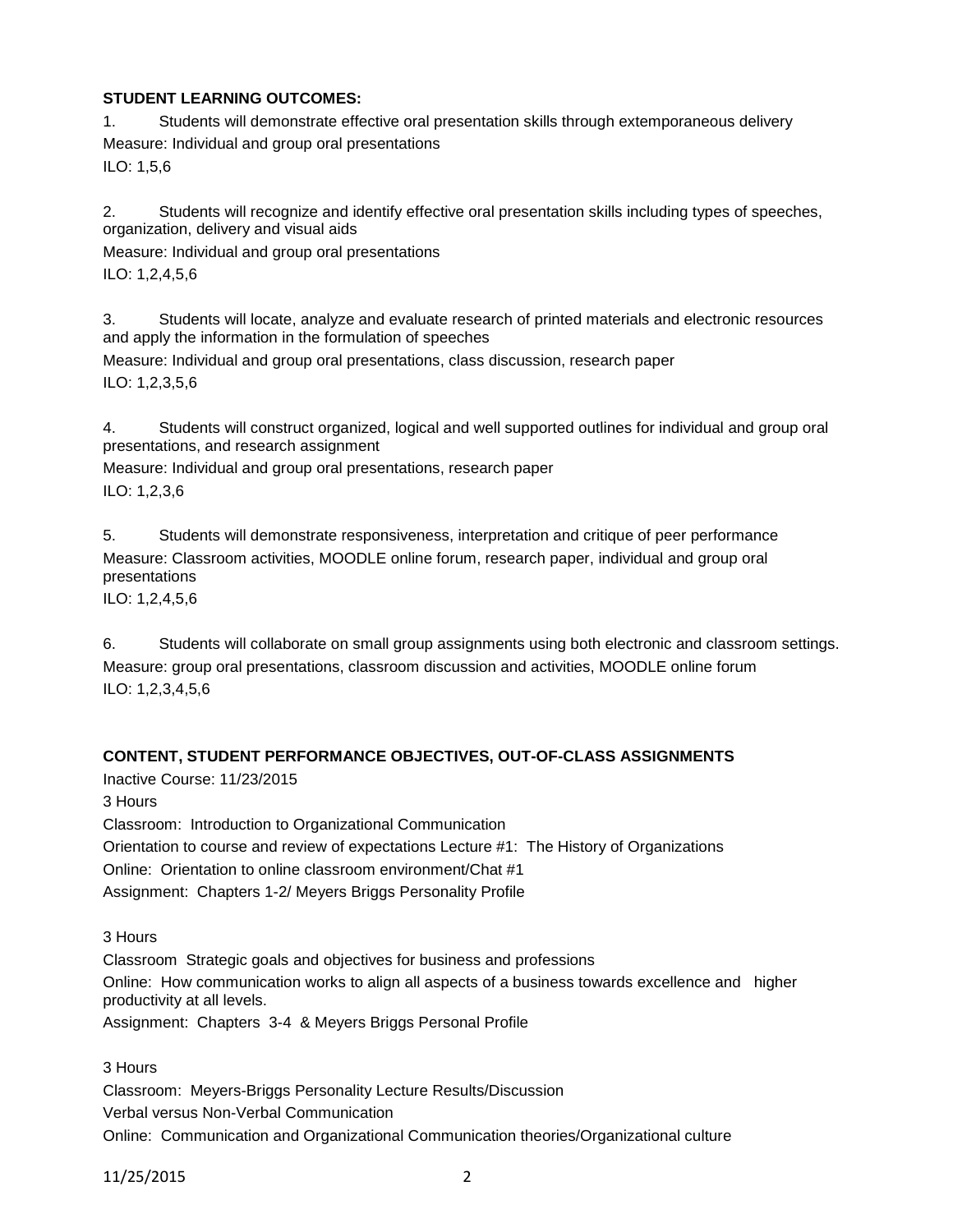The Interactive Communication Process Assignment: Chapters 5-7

## 3 Hours

Classroom: Interviewing Skills/Lecture/Group Work: Using example employment applications, groups discuss the use of advertisement, the hiring process, legal vs. illegal questions, job offers, single vs. committee approach to selection from applicant pool, etc.

Online: Work rules-P&P Manual/need for organizational structure for human resource mgmt

Assignment: Chapters -8-10 / Communication Styles Quiz

## 3 Hours

Classroom only: Work rules-P&P Manual/need for organizational structure for human resource mgmt/ Group work: Develop Policy and Procedures Assignment: Chapters -11-12

3 Hours

Online: Develop Policy and Procedures

Classroom: Group Presentations: Code of Conduct & Sexual Harassment/Harassment Policy and **Procedures** 

Discussion: Beauracracy in organizations

Assignment: Begin research for 10 page individual paper discussing leadership styles; organizational styles; and communication styles applied to a specific context/organization.

3 Hours

Online: Fundamentals of Small Group Communication

Classroom: Leadership vs. Management in Organizations

Communication Styles vs. Conflict/ Negotiation

Assignment: Continue to research 10 page individual paper discussing leadership styles; organizational styles; and communication styles applied to a specific context/organization.

Group assignments: Negotiation Strategies

3 Hours

Online: Group work: Negotiation Strategies Classroom: Group Presentations: Negotiation Strategies

3 Hours

Classroom: Product/Informative Speech Assignment Lecture #1

Introduce Assignment/Outlining Skills/Organization of Speech

Online: Product/Informative Speech Assignment

Topic to be announced online

Assignment: Audience Setting Analysis & Informative Speech Outline Draft

3 Hours

Classroom: Product/Informative Speech Assignment Lecture #2 Computerized software for presentations Use of product in presentation/Speech Delivery Skills/The Importance of Practice Online: Speech Apprehension/Topic given online/Email outline draft to instructor Assignment: Informative Speech Outline/Chapters 13-15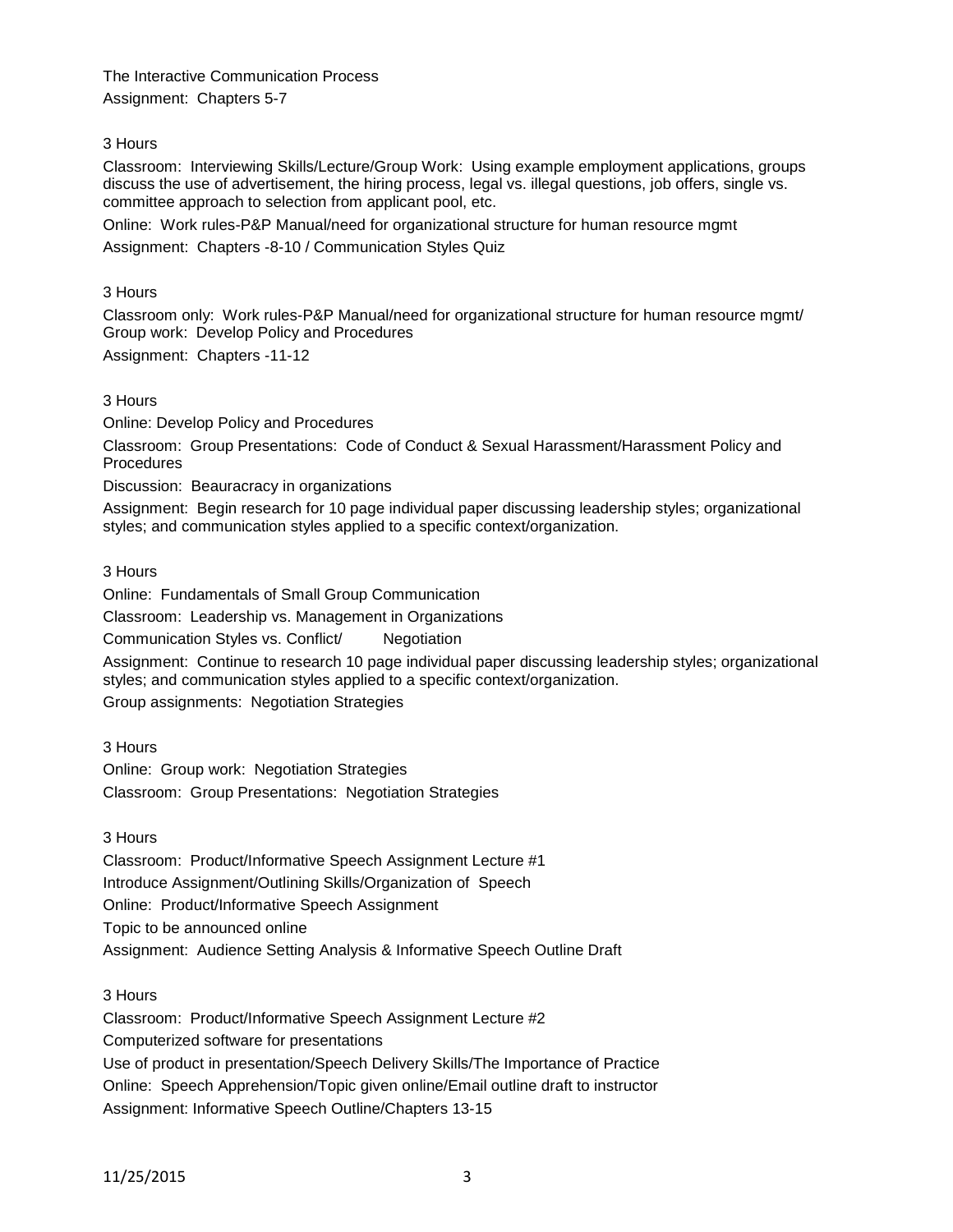# 3 Hours

Classroom: Product/Informative Speech Presentations

Assignments: Self Evaluations/Continue research for 10 page individual paper discussing leadership styles; organizational styles; and communication styles applied to a specific context. Begin research for Sales/Persuasive Speech: Bring five (5) ideas to next session [1] Read Chapter 19 Sales/Persuasive Speech: Bring five (5) ideas to next session

## 3 Hours

Classroom: Product/Informative Speech Presentations

Assignments: Self Evaluations/Continue research for 10 page individual paper discussing leadership styles; organizational styles; and communication styles applied to a specific context. Begin research for Sales/Persuasive Speech: Bring five (5) ideas to next session Read Chapter 19

3 Hours

Classroom: The Sales/Persuasive Speech Defined Reasoning (fallacies in thinking)/Making the appeal Online: Persuasive Strategies

3 Hours

Classroom: Persuasive Speech Presentations Assignment: Self Evaluation/ Compose 10 page individual research paper

3 Hours Classroom: Persuasive Speech Presentations Assignment: Self Evaluation/ Compose 10 page individual research paper

3 Hours Submit Individual Term Research Paper

# **METHODS OF INSTRUCTION:**

Course is to be taught through online lecture with forum response, group work/assignments, individual speech presentations and written work are to be assigned to fulfill the course desired outcomes. . Required assignments include ten page term paper, individual and small group collaborative projects and speech presentations.

# **METHODS OF EVALUATION:**

CATEGORY 1 - The types of writing assignments required: Percent range of total grade: 20 % to 25 % Written Homework Reading Report Term or Other Papers Other: Group and individual oral presentation outlines CATEGORY 2 -The problem-solving assignments required: Percent range of total grade: 15 % to 20 Other: Small group assignments

CATEGORY 3 -The types of skill demonstrations required: Percent range of total grade: 30 % to 40 %

11/25/2015 4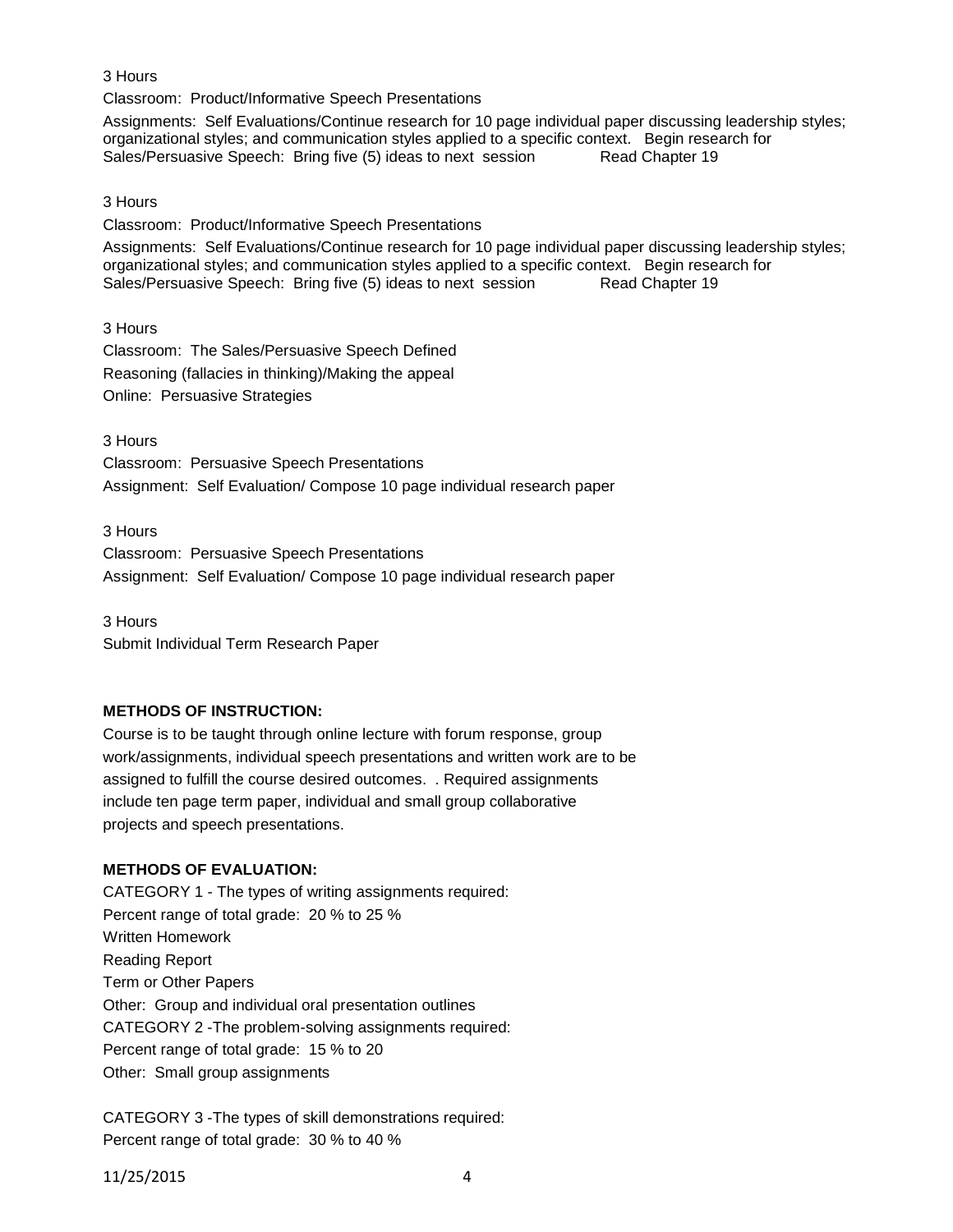Class Performance/s CATEGORY 4 - The types of objective examinations used in the course: Percent range of total grade: 0 % to 0 %

CATEGORY 5 - Any other methods of evaluation: Percent range of total grade: 10 % to 15 %

Attendance and participation/Online collaboration

# **REPRESENTATIVE TEXTBOOKS:**

Required: D. O'Hair, G. W. Friedrich, and L. Dixon, Strategic Communication in Business and the Professions, Allyn & Bacon, 2008, or other appropriate college level text. ISBN: 10: 0-205-56120-9 Reading level of text: grade Verified by:

### **ARTICULATION and CERTIFICATE INFORMATION**

Associate Degree: CSU GE: IGETC: CSU TRANSFER: Transferable CSU, effective 200570 UC TRANSFER: Not Transferable

### **SUPPLEMENTAL DATA:**

Basic Skills: N Classification: Y Noncredit Category: Y Cooperative Education: Program Status: 1 Program Applicable Special Class Status: N CAN: CAN Sequence: CSU Crosswalk Course Department: CMUN CSU Crosswalk Course Number: 11 Prior to College Level: Y Non Credit Enhanced Funding: N Funding Agency Code: Y In-Service: N Occupational Course: E Maximum Hours: Minimum Hours: Course Control Number: CCC000278709 Sports/Physical Education Course: N

11/25/2015 5